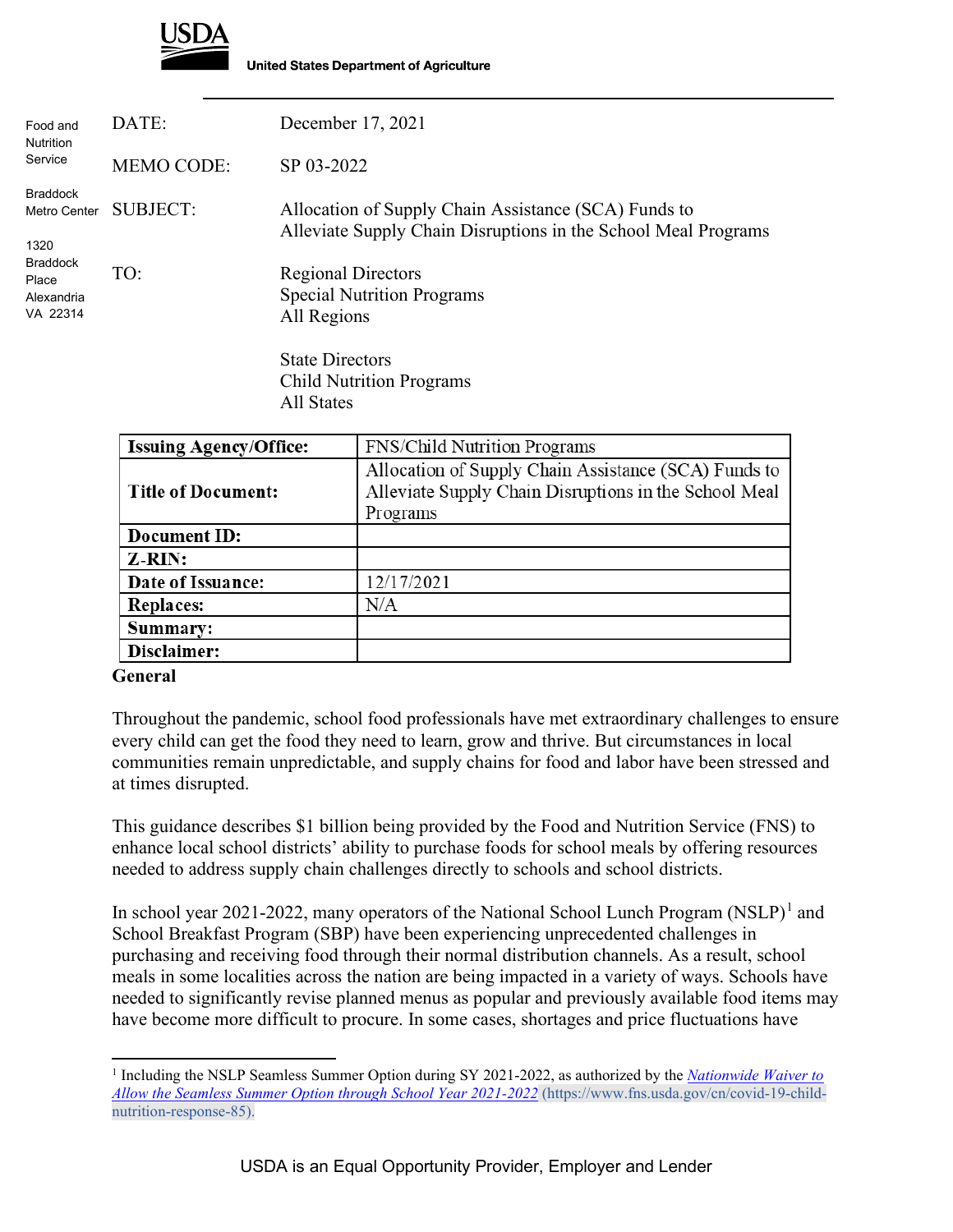made it difficult to provide meals which are appealing to students and meet the NSLP/SBP nutrition and meal pattern requirements. This memo describes additional funding which will be provided to assist schools in dealing with these challenges. These additional resources complement the support and flexibilities FNS is providing to school districts and States for school year 2021-2022 as they work to provide nutritious school meals to children during these challenging times. These flexibilities include allowing districts to serve meals at no charge to all students; providing targeted meal pattern flexibility; increasing reimbursements; and waiving penalties if meal patterns are not met due to supply chain issues, among others.

To assist school districts experiencing these supply chain disruptions, FNS will allocate \$1 billion in relief funding to State agencies, made available through the Commodity Credit Corporation (CCC) and authorized under the CCC Charter Act [15 U.S.C. 714]. These resources will be referred to as Supply Chain Assistance (SCA) funds. State agencies will distribute SCA funds to eligible School Food Authorities (SFAs) to be used exclusively to purchase unprocessed or minimally processed domestic food products (also referred to as commodities) to help SFAs deal with challenges, such as unanticipated cancellation of food and supply contracts, reduced availability of certain foods, unexpected substitution of certain products, unpredictable increases in food and supply prices, and other obstacles related to pricing and/or availability that have been reported to or identified by State agencies administering the Child Nutrition Programs. As these challenges are both extensive and widespread, the SCA funds are targeted to provide a rapid and direct response via supplied commodities to affected school districts.

To receive funds, State agencies and SFAs must administer or operate the NSLP and/or the SBP (i.e. School Meal Programs). This memorandum and the accompanying attachment provide:

- 1) Guidance to State agencies on the purpose and use of the SCA funding;
- 2) Details on how payments to State agencies and local school districts are calculated;
- 3) Guidance on use of SCA funds, oversight, and recordkeeping expectations; and
- 4) A summary of key dates and deadlines.

#### **Purpose and Scope**

Supply chain issues have significantly impacted school districts' ability to procure nutritious foods for NSLP and/or SBP meal service. The SCA funds are a critical funding stream that will provide an additional financial resource for school districts to purchase domestic food products as part of school districts' efforts to respond to these widespread supply chain disruptions, enhance efforts to strengthen local food supply chains, and help schools to overcome financial and operational barriers while maintaining children's access to nutritious meals.

State agencies administering the NSLP and/or SBP (including SSO in School Year (SY) 2021-2022) in all 50 States, the District of Columbia (DC), Puerto Rico, Guam, and the U.S. Virgin Islands will be eligible to receive these funds. The amount of SCA funds allocated to each State agency was determined by FNS based equally on: 1) student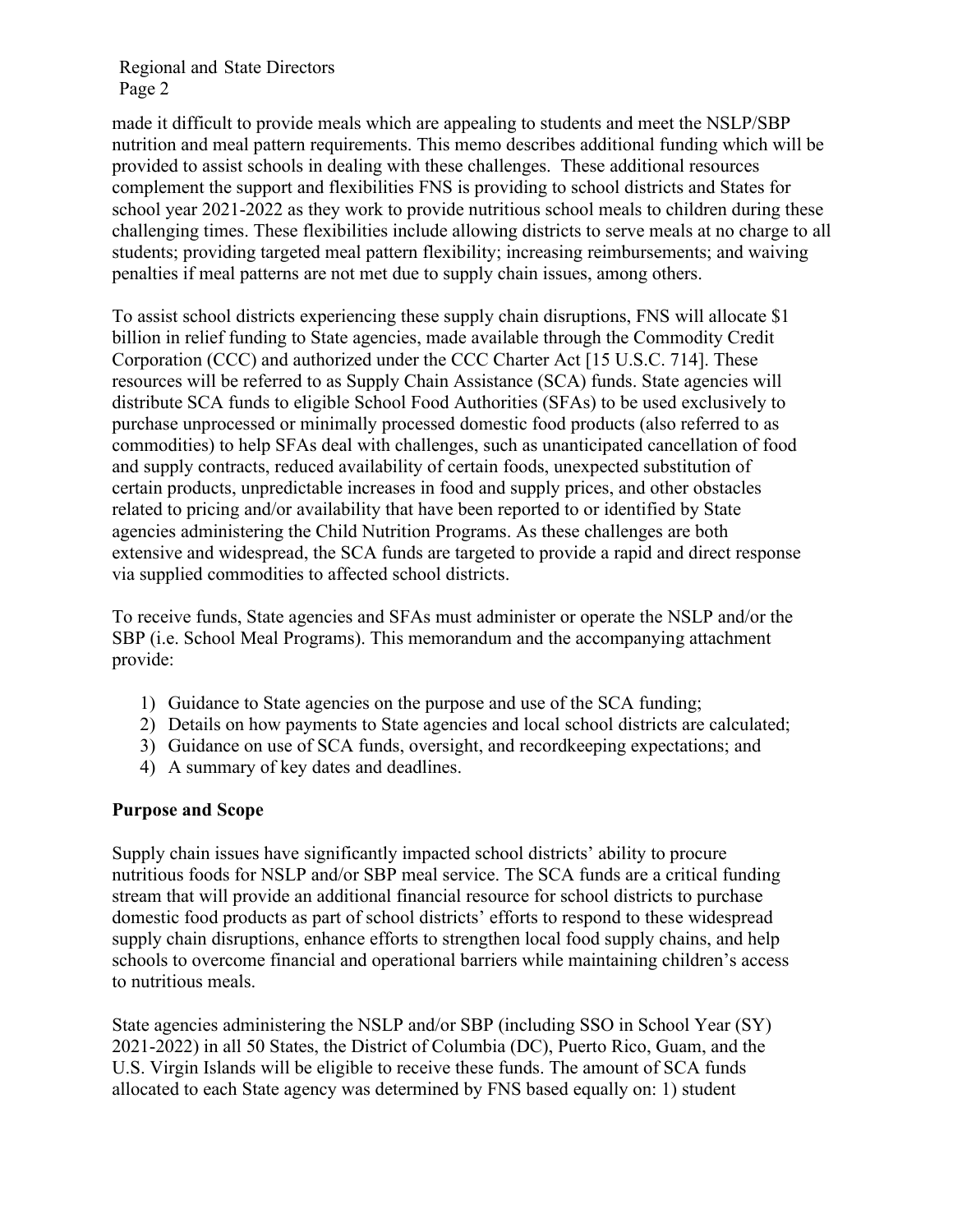enrollment data, and 2) annualized program earnings data. Data from SY 2019-2020<sup>2</sup> was used in these calculations, as this time period provides a more accurate depiction of typical enrollment and earnings than more recent school years, which were severely impacted by the COVID-19 public health emergency. State level allocations are shown in Table 1 below. This allocation method balances the influence of multiple key school meal program metrics by reflecting both the maximum population that might potentially be served, as well as targeting SCA relief funds towards States with larger percentages of students eligible for free and reduced-priced school meals.

Upon receipt of allocated SCA funds, State agencies will disburse formula-calculated payments to eligible SFAs. Funding allocations will be available to State agencies following the release of this memorandum, via an FNS-529 award package provided through their FNS Regional Office which will specify the applicable terms and conditions regarding the SCA funds. State agencies should work with their Regional Grants Management Administrative Services Office to begin the process of award so that payments to eligible SFAs can be made as soon as possible. In order to expedite the process of making payments to SFAs, State agencies should claim their SCA funding by January 31, 2022 or risk forfeiture of their allocation.

# *Local-level Funding Distribution*

State agencies will allocate SCA funds to individual school districts based on a predetermined formula, as described in this guidance memorandum and attachments. This allocation includes two components: a base payment of \$5,000 to all eligible school districts, and a proportional funding amount based on each SFA's share of statewide student enrollment. The base payment is intended to ensure that the smallest districts receive a meaningful level of funding. The proportional amount is intended to provide resources that scale with the size of the student population served by an SFA.

State agencies will use the most recent SFA-level enrollment data available (i.e. reflective of October 2021) to calculate the additional funding to provide to individual school districts, as these data are expected to be readily available in State enrollment systems in December 2021.

# *Discretionary Allocation Options for State Agencies*

- Targeting funds to SFAs with the highest need: State agencies have the option to limit the distribution of funds to SFAs in which at least 25% of the student population is certified for free and reduced price meals, unless an SFA falling outside of this category (i.e. SFAs with free and reduced price certification rates below 25%) can provide evidence of need.
- Supporting local procurement: To support procurement of local foods and strengthening local food supply chains, State agencies have the option to utilize up

<sup>&</sup>lt;sup>2</sup> These data comprise earnings from Fiscal Year (FY) 2019 and enrollment from October 2019.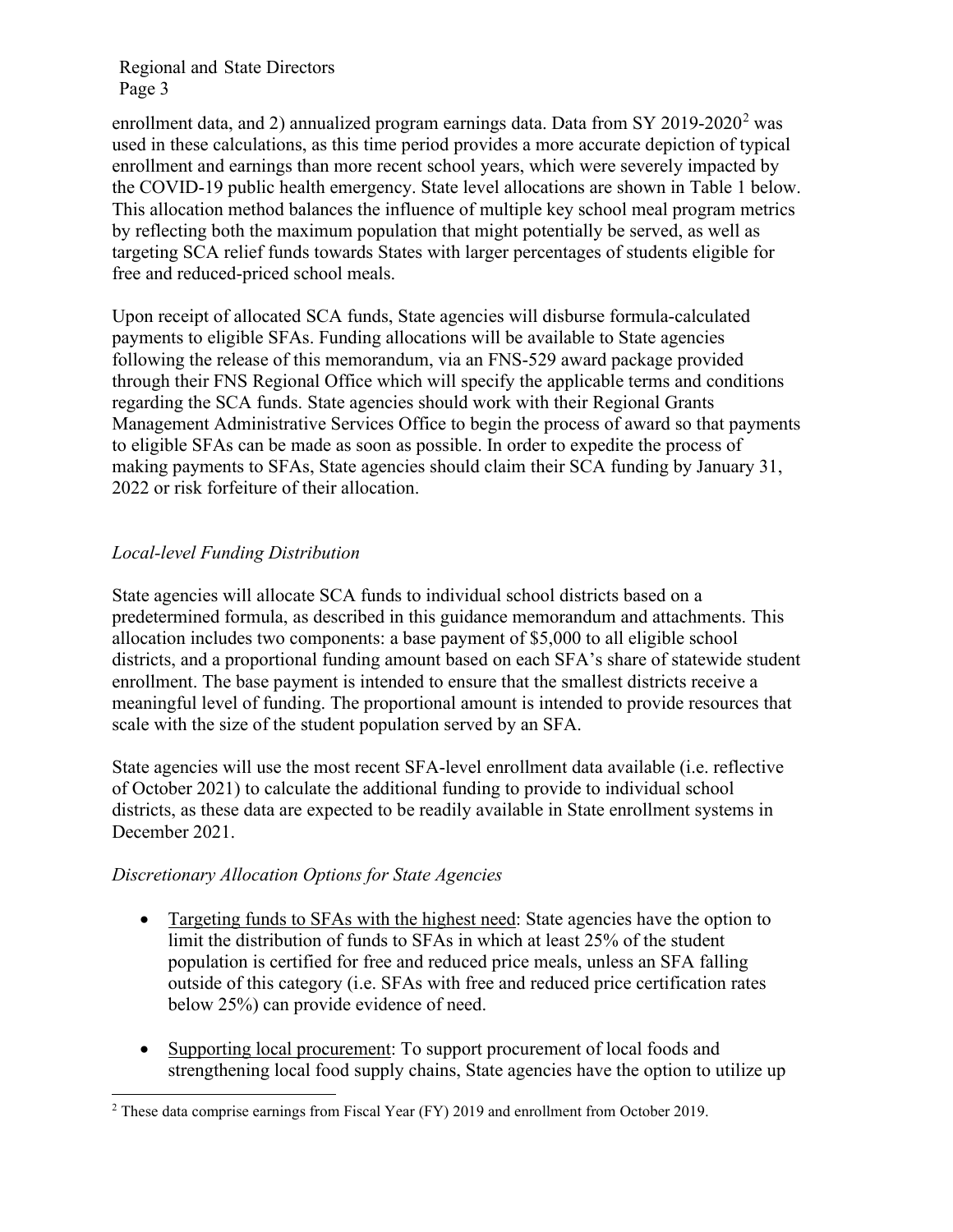to 10% of their total SCA funds allocation for State centralized procurement and distribution of unprocessed and minimally processed local foods ('local' as defined by the State) for use by SFAs in the school meal programs. These local foods may then be distributed to SFAs at the State agencies' discretion.

# **Accountability, Oversight, Reporting, and Recordkeeping**

State agencies must develop and provide an attestation statement to all SFAs that would receive SCA funding. The attestation is intended to ensure that the SFA is experiencing a supply chain disruption and financial difficulties related to such; will use SCA funds only for purchasing unprocessed or minimally processed domestic food products; and will continue to observe all existing Program requirements regarding recordkeeping and accountability in connection with the use of their SCA funding. SFAs must complete the attestation in order to receive SCA funds. Additional information on necessary elements of the attestation is included in the attached Q&A guidance.

In addition, all SFAs are required to maintain purchasing and other related records for review and audit purposes. Oversight of all Program funds is included in existing oversight and monitoring measures conducted by FNS and State agencies. As such, the use of SCA funds will be reviewed and monitored in the same manner as other funds within the nonprofit school food service account. The execution of these oversight measures, as well as the retention of purchase records, will ensure accountability and appropriate use of the SCA funds consistent with FNS and CCC requirements.

State agency reporting requirements will be specified in the Terms and Conditions of the FNS-529 award package and will be fulfilled through quarterly submissions of the FNS-908 *Performance Progress Report* and SF-425 *Federal Financial Report*.

# **Reallocation of Funds**

In the event that any SCA funds remain undistributed to SFAs following the initial formulabased allocation, State agencies may reallocate those funds via a second (or subsequent) distribution(s). The attestation conditions as described above continue to apply for any SFAs receiving funding in subsequent reallocations. However, the timing and manner of reallocation is otherwise at the State agency's discretion, provided that said reallocation(s) are completed (i.e., States fully obligate funds) no later than September 30, 2023.

\*\*\*

Further details on the payment calculation formulas, operational requirements, and attestations are found in the Q&A guidance (Attachment 1) included with this memorandum.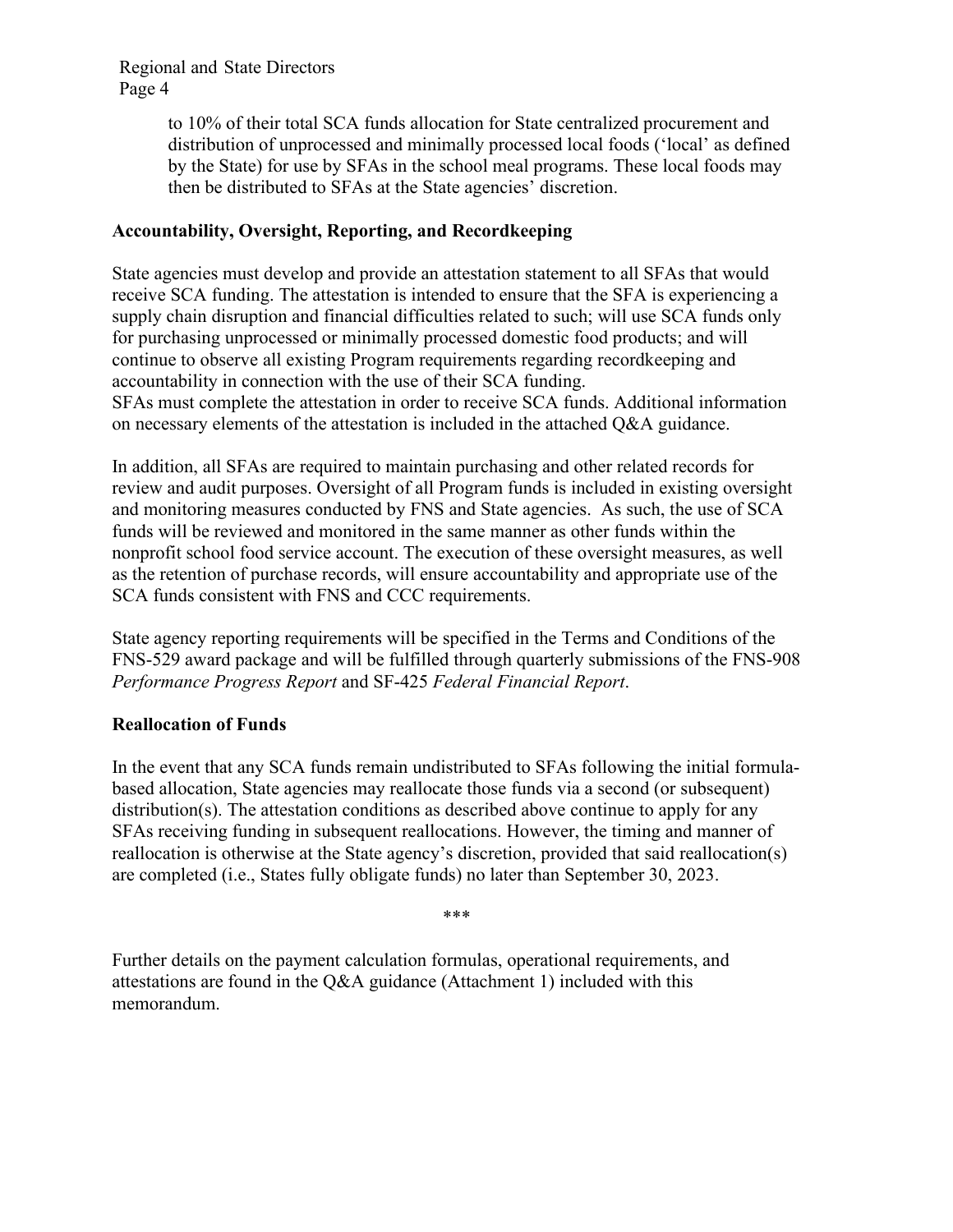The following Table provides some key dates:

| <b>Key Dates and Deadlines</b> |                                                                                                                                        |  |  |  |
|--------------------------------|----------------------------------------------------------------------------------------------------------------------------------------|--|--|--|
| <b>January 4, 2021</b>         | Date by which FNS will make SCA funds available to State<br>agencies, i.e., issue FNS-529.                                             |  |  |  |
| <b>January 31, 2022</b>        | Recommended date by which State agencies execute their<br><b>FNS-529</b>                                                               |  |  |  |
| <b>March 1, 2022</b>           | Recommended date by which State agencies begin making<br>payments to SFAs                                                              |  |  |  |
| <b>September 30, 2022</b>      | Recommended date by which State agencies begin SCA<br>funds reallocation process (if applicable, and encouraged<br>sooner if feasible) |  |  |  |
| <b>September 30, 2023</b>      | Period of Performance End Date (Date by which SCA funds<br>must be fully obligated)                                                    |  |  |  |

State agencies with questions regarding this memorandum should contact their respective FNS Regional Offices.

Sarah E. Smith-Holmes Director Program Monitoring and Operational Support Division Child Nutrition Programs

Attachment:

**1)** *Attachment A: Allocation of Supply Chain Assistance (SCA) Funds to Alleviate Supply Chain Disruptions in the School Meal Programs: Questions and Answers*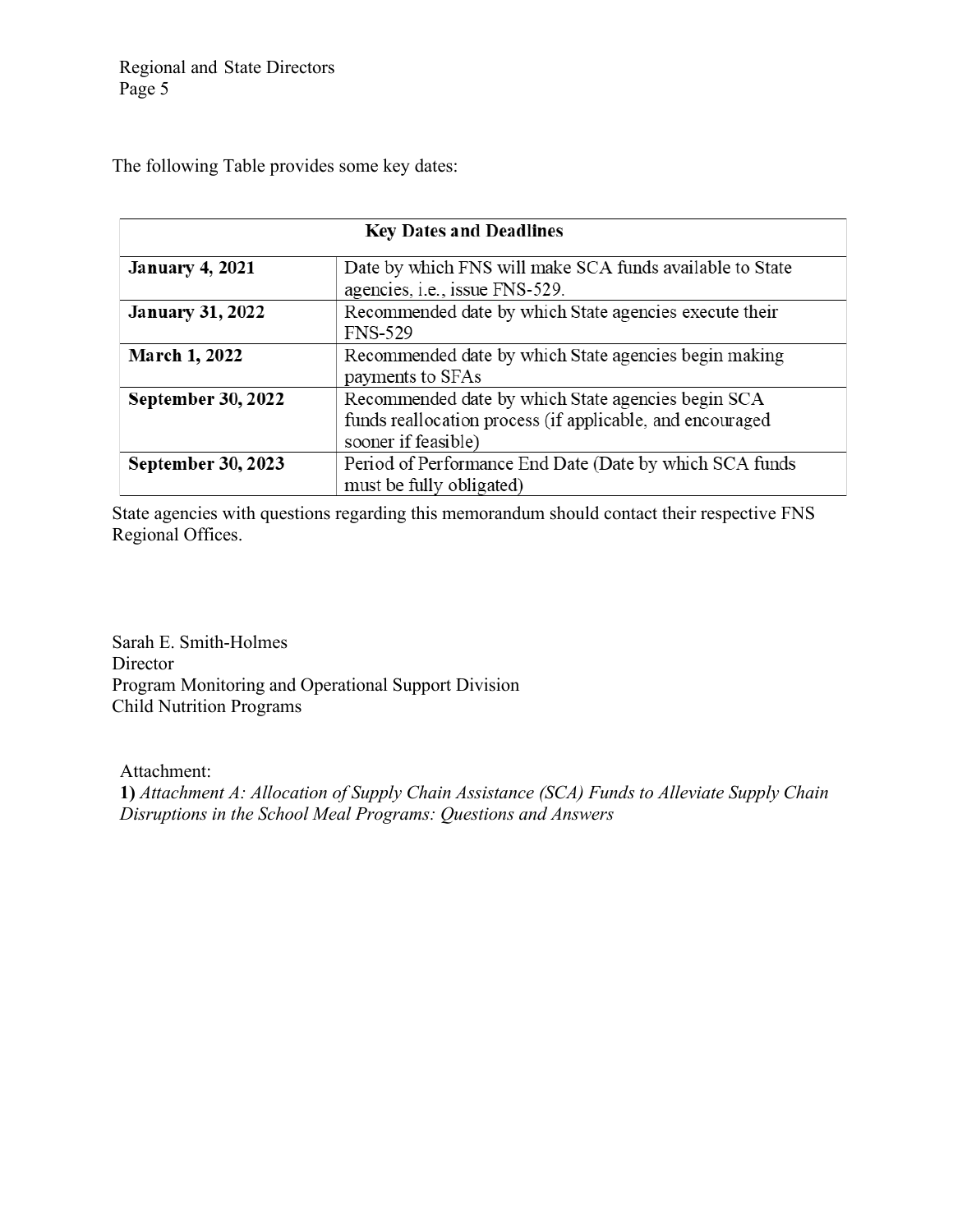| <b>Supply Chain Assistance (SCA) Funding Allocation Levels</b><br>by State |                                                                    |  |  |  |
|----------------------------------------------------------------------------|--------------------------------------------------------------------|--|--|--|
| <b>State</b>                                                               | <b>State Allocation Amount</b><br>(50% Enrollment/50%<br>Earnings) |  |  |  |
| Alabama                                                                    | \$15,644,865                                                       |  |  |  |
| Alaska                                                                     | \$2,603,175                                                        |  |  |  |
| Arizona                                                                    | \$21,901,375                                                       |  |  |  |
| Arkansas <sup>1</sup>                                                      | \$11,033,950                                                       |  |  |  |
| California                                                                 | \$115,356,821                                                      |  |  |  |
| Colorado                                                                   | \$13,249,584                                                       |  |  |  |
| Connecticut                                                                | \$9,365,290                                                        |  |  |  |
| Delaware                                                                   | \$2,877,333                                                        |  |  |  |
| District of Columbia                                                       | \$2,129,929                                                        |  |  |  |
| Florida                                                                    | \$57,297,052                                                       |  |  |  |
| Georgia                                                                    | \$35,846,160                                                       |  |  |  |
| Guam                                                                       | \$645,942                                                          |  |  |  |
| Hawaii                                                                     | \$3,234,812                                                        |  |  |  |
| Idaho                                                                      | \$5,297,777                                                        |  |  |  |
| Illinois                                                                   | \$36,802,362                                                       |  |  |  |
| Indiana                                                                    | \$22,080,578                                                       |  |  |  |
| Iowa                                                                       | \$10,967,505                                                       |  |  |  |
| Kansas                                                                     | \$10,279,020                                                       |  |  |  |
| Kentucky                                                                   | \$16,124,297                                                       |  |  |  |
| Louisiana                                                                  | \$16,965,978                                                       |  |  |  |
| Maine                                                                      | \$3,881,048                                                        |  |  |  |
| Maryland                                                                   | \$14,993,694                                                       |  |  |  |
| Massachusetts                                                              | \$17,820,129                                                       |  |  |  |
| Michigan                                                                   | \$29,251,737                                                       |  |  |  |
| Minnesota                                                                  | \$17,293,759                                                       |  |  |  |
| Mississippi                                                                | \$11,296,031                                                       |  |  |  |
| Missouri                                                                   | \$19,275,389                                                       |  |  |  |
| Montana                                                                    | \$3,639,907                                                        |  |  |  |
| Nebraska                                                                   | \$7,447,774                                                        |  |  |  |
| Nevada                                                                     | \$8,333,527                                                        |  |  |  |
| New Hampshire                                                              | \$2,794,943                                                        |  |  |  |
| New Jersey                                                                 | \$24,917,949                                                       |  |  |  |
| New Mexico                                                                 | \$7,772,461                                                        |  |  |  |

<sup>&</sup>lt;sup>1</sup> In Arkansas, a separate state agency (AR DHHS) administers NSLP/SBP in private schools. This agency will receive the following sum, deducted from the total listed for Arkansas in the table:  $$275,403$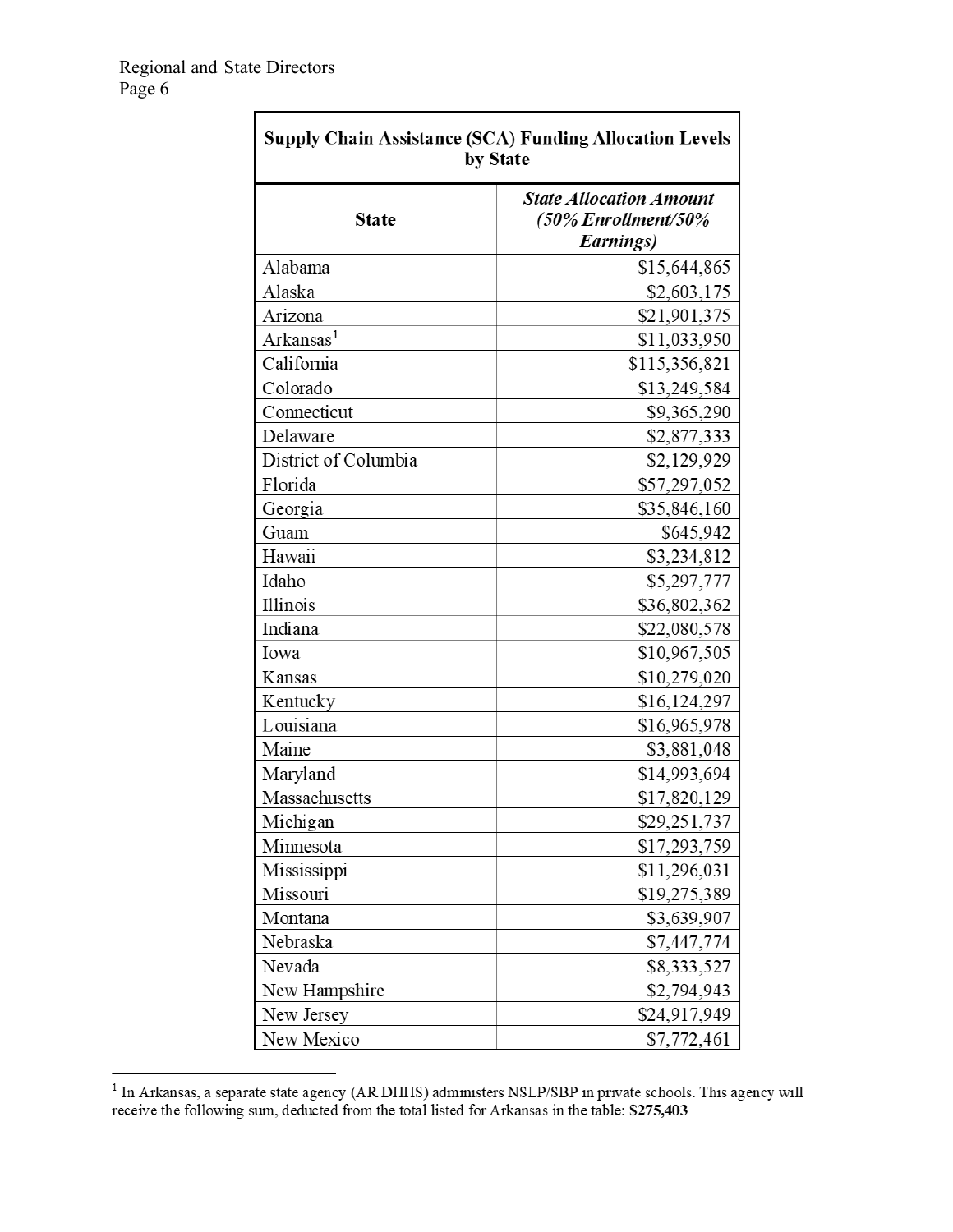| New York              | \$59,455,807    |
|-----------------------|-----------------|
| North Carolina        | \$28,387,578    |
| North Dakota          | \$2,841,142     |
| Ohio                  | \$35,146,053    |
| Oklahoma <sup>1</sup> | \$15,014,453    |
| Oregon                | \$10,313,574    |
| Pennsylvania          | \$34,038,440    |
| Puerto Rico           | \$5,994,056     |
| Rhode Island          | \$2,800,945     |
| South Carolina        | \$15,492,551    |
| South Dakota          | \$3,243,736     |
| Tennessee             | \$20,541,400    |
| Texas                 | \$111,555,254   |
| Utah                  | \$9,723,433     |
| Vermont               | \$1,668,814     |
| Virgin Islands        | \$226,827       |
| Virginia              | \$21,935,911    |
| Washington            | \$18,223,217    |
| West Virginia         | \$6,110,391     |
| Wisconsin             | \$17,238,862    |
| Wyoming               | \$1,625,402     |
| Total                 | \$1,000,000,000 |

<sup>&</sup>lt;sup>1</sup> In Oklahoma, a separate state agency administers NSLP/SBP in private schools. This agency (OK DHS) will receive the following sum, deducted from the total listed for Oklahoma in the table:  $\$313,205$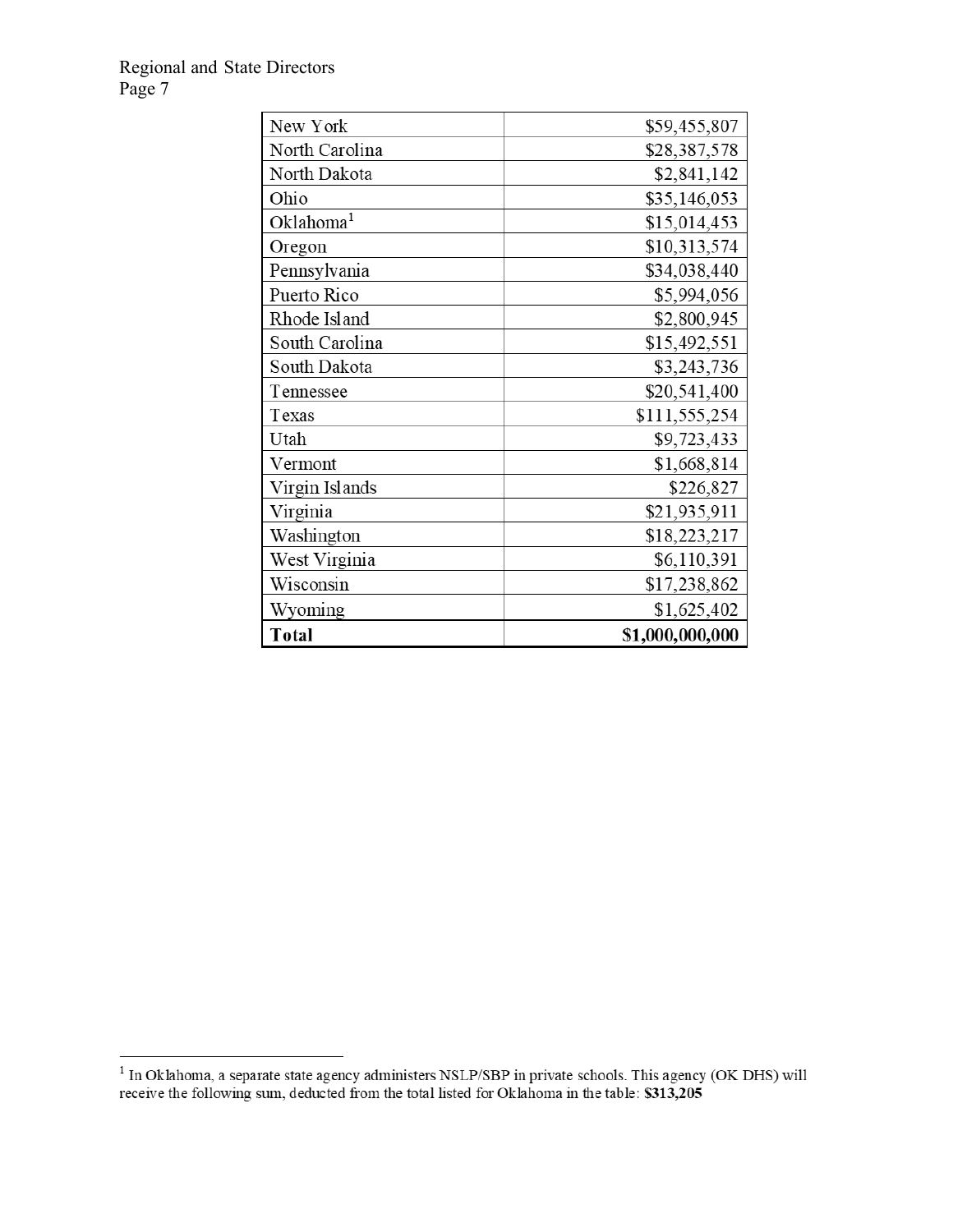#### **Attachment A:**

#### **Allocation of Supply Chain Assistance (SCA) Funds to Alleviate Supply Chain Disruptions in the School Meal Programs: Questions and Answers**

#### **General**

#### **1. What are some examples of allowable products that SFAs may procure using their Supply Chain Assistance (SCA) funds?**

SCA funds must be used exclusively for the purchase of domestic food products (also known as commodities) that are unprocessed or minimally processed. Examples of some allowable food products include fluid milk and other dairy foods such as cheese and yogurt; fruits and vegetables (including 100% juices); grain products such as pastas and rice; meats (whole, pieces, or food items such as ground meats); and meat alternates such as beans or legumes. Foods in a wide variety of minimal processing states (e.g., whole, cut, pureed, etc.) and/or forms (e.g., fresh, frozen, canned, dried, etc.) are allowable.

The steps SFAs must take to ensure the domesticity of food products purchased with SCA funds is consistent with the measures taken for all other purchases in the school meal programs (per existing Buy American requirements). The difference is that the limited exceptions provided under the NSLP Buy American provision may not be used since all products must be domestic. In addition, as with all Federal funds, SFAs are required to follow Federal procurement regulations found in 2 CFR 200, which includes the option to utilize emergency noncompetitive procurements.

### **2. What are some examples of food products that are not permitted to be purchased using SCA funds?**

Foods that are generally understood to be significantly processed or prepared may not be purchased using SCA funds. For example, crushed tomatoes, shredded cheese, wholewheat flour, and sliced vegetables are all food items that are individually allowable, but a pre-made pizza comprised of those ingredients would *not* be allowable. Other examples of unallowable products include baked goods such as breads, muffins, or crackers; prepackaged sandwiches or meals; or other prepared and/or pre-cooked items such as chicken nuggets, that come ready-to-eat or that require no further preparation beyond heating. Non-domestic food products cannot be purchased with SCA funds.

#### **3. May SFAs use any portion of their SCA funds allocation for labor, supplies or administrative expenses?**

No. SCA funds may only be used for purchases of unprocessed or minimally processed domestic food products for use in school meal programs.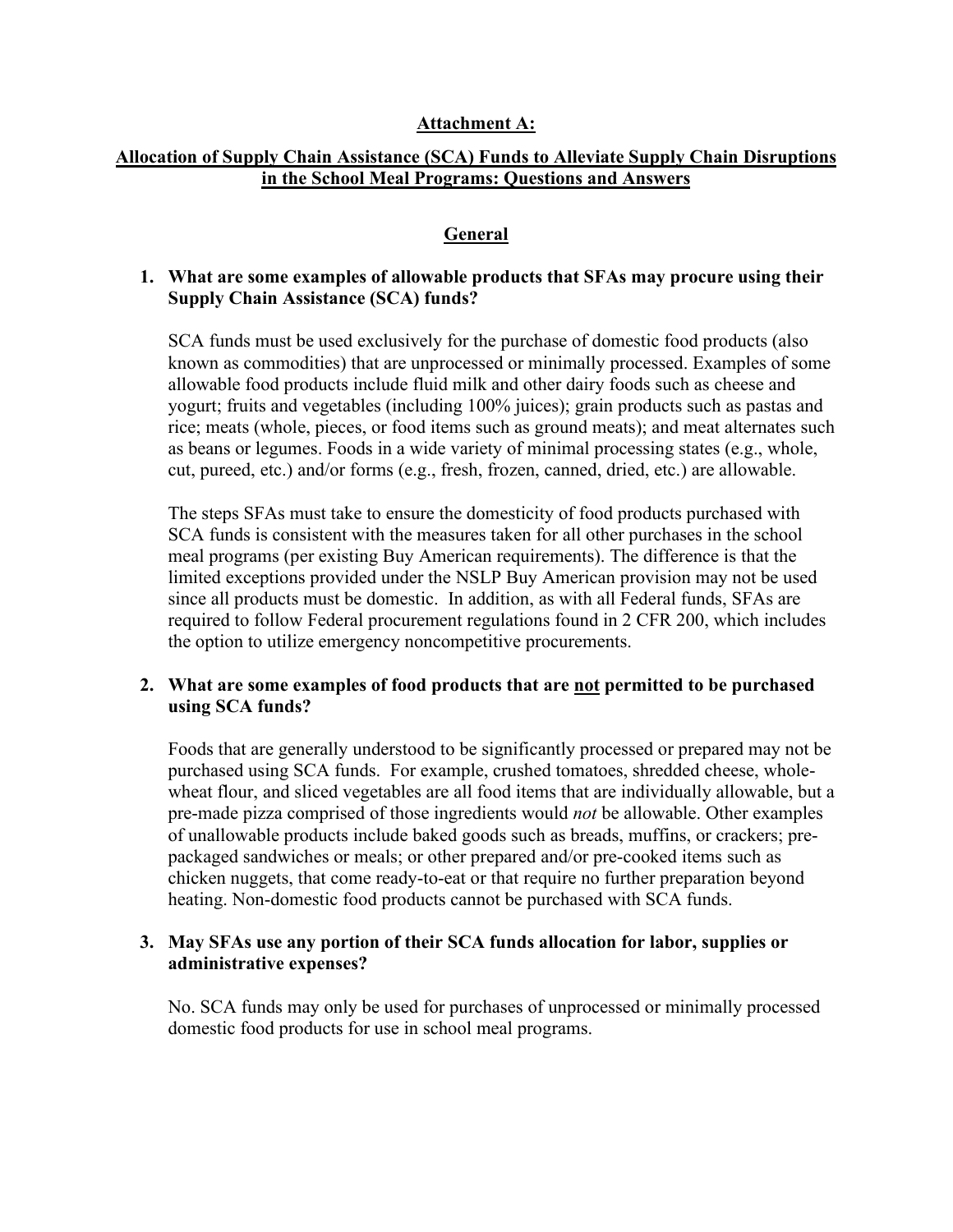### **4. Are non-food costs that are essential to the procurement of unprocessed or minimally processed domestic food products allowable when using SCA funds?**

Yes. Incidental costs (such as those related to shipping and handling or packaging) that are a part of the normal or customary purchase price charged by a vendor for any given food product are an allowable use of SCA funds.

#### **5. Is there any requirement that the SCA funds for the purchases of unprocessed or minimally processed be limited to local foods?**

No. SFAs are not required to purchase locally grown, raised, or caught foods with SCA funds. SFAs are encouraged to procure  $local<sup>1</sup>$  $local<sup>1</sup>$  $local<sup>1</sup>$  foods whenever feasible, and SCA funds may help make purchasing from local producers an excellent option for addressing unexpected supply chain disruptions.

### **6. Are all SFAs eligible for SCA funds?**

No. All SFAs currently operating the NSLP and/or SBP may be eligible to receive SCA funds. However, SFAs that do not operate these Child Nutrition Programs are not eligible for this assistance.

### **7. Are charter schools, private nonprofit schools, tribal schools (such as those administered through the Bureau of Indian Education), and Residential Child Care Institutions eligible to receive SCA funds?**

Yes, those SFAs may be eligible provided that they currently operate the NSLP and/or SBP. Eligibility for SCA funds is not distinguished by school type. Those SFAs must be included in State agencies' initial distribution calculations, as described in *Local Distribution Calculations* below.

### **8. For which Child Nutrition Programs may SCA funds be used to support the service of meals and snacks?**

SCA funds are available only to SFAs operating the NSLP and/or SBP and may only be used by SFAs to purchase unprocessed or minimally processed domestic food products for those programs. This includes the NSLP Seamless Summer Option (SSO) and NSLP Afterschool Snacks, as these are components of the NSLP.

As such, if an SFA operating NSLP and/or SBP operates other Child Nutrition Programs (i.e. the Special Milk Program, the Fresh Fruit and Vegetable Program, the Summer Food Service Program, and/or the Child and Adult Care Food Program), SCA funds may not be

<span id="page-8-0"></span><sup>1</sup> "Domestic foods" are those grown and produced in the United States of America. "Local foods" are domestic foods, but specifically refer to foods that are grown within a certain proximity - as defined by the State or SFA - of the location where they will be consumed. See question #21.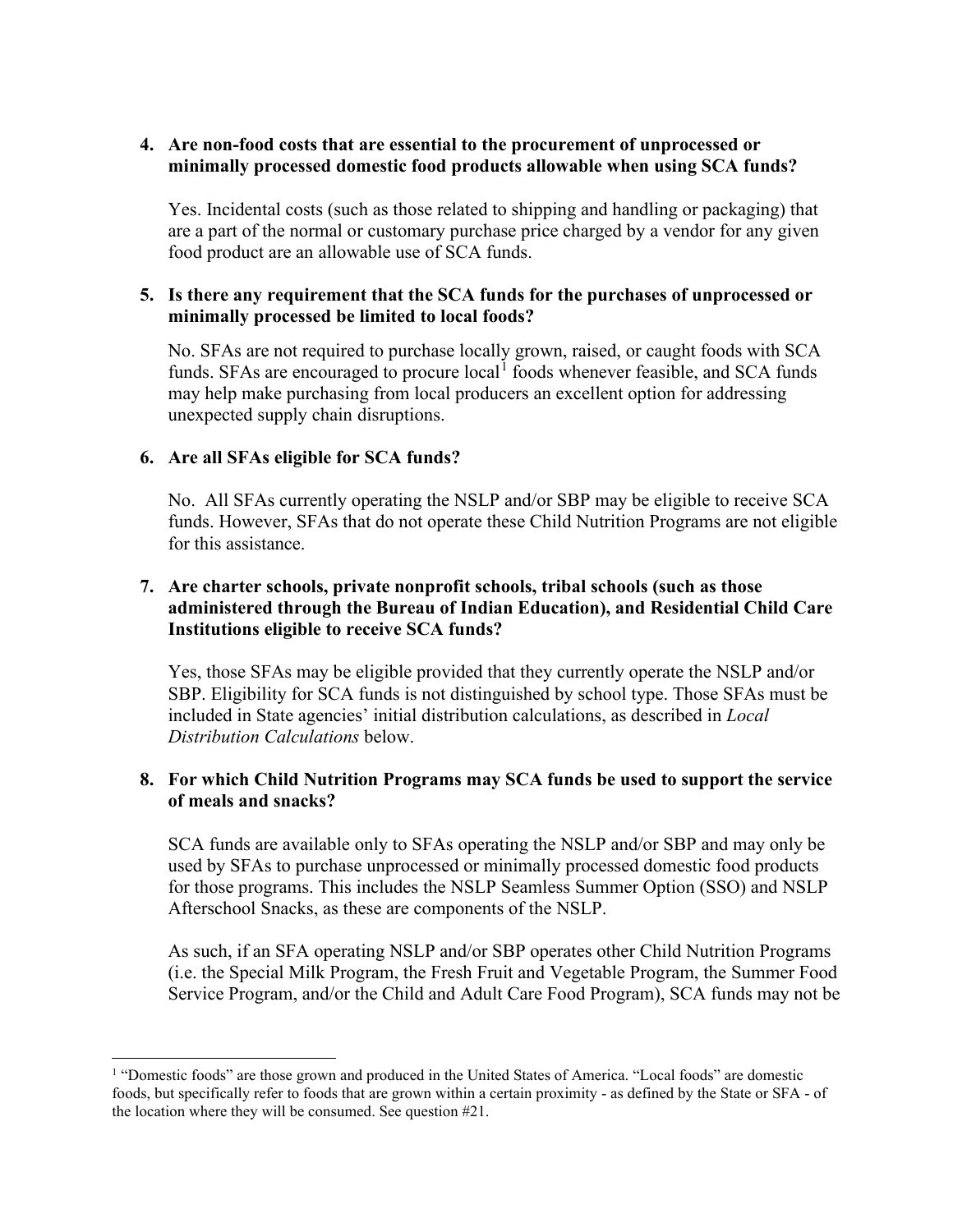used in conjunction with those programs (i.e. the SFA must limit the purchase and use of domestic food products to support only the NSLP/SBP meal service).

# **Local Distribution Calculations – General**

### **9. Are SFAs required to accept SCA funds?**

No. SFAs may elect to receive SCA funds from their State agency but are not required to do so. Should an SFA decline or otherwise not accept their allocation, their SCA funds will become available for reallocation by the State agency.

# **10. By what process should State agencies notify SFAs of their eligibility?**

State agencies must notify all SFAs of the availability of SCA funds. The notification may be in any format the State agency chooses, though it is recommended that the State agency uses typical or previously established methods for communicating with their SFAs. The notification must include the SFA's calculated payment amount, information on the proper use of funds, and instructions for completing the required attestation of need/eligibility as a prerequisite for accepting funds. Though not required, State agencies are encouraged to provide at least one follow-up communication and/or reminder, particularly for SFAs that may not have immediately responded to the first notification. In the case that the State agency elects to target eligibility to SFAs for which at least 25%of their student population is certified for free and reduced price (F&RP) meals (i.e. F&RP enrollment), the State agency is required to notify the SFAs that are not in the target group. The State agency must notify those SFAs of their status and make them aware of the process by which exemption requests will be considered and/or accepted by the State agency.

# **11. Is there a deadline by which State agencies must offer initial payments of SCA funds to SFAs?**

State agencies are strongly encouraged to begin issuing funds as soon as is practicable, and preferably no later than March 1, 2022. The final obligation deadline for State agencies is September 30, 2023 (see question #23).

# **12. In what order must State agencies complete the calculation steps when determining the local payment distribution to SFAs?**

Starting with the full amount allocated to the State agency by FNS, calculation steps should be completed in the following order:

• Withhold up to ten percent (10%) of funds for State-level procurement of local foods **(***optional, skip, if not electing) (see "Centralized State Purchasing and SFA Purchasing of Local Foods" section)*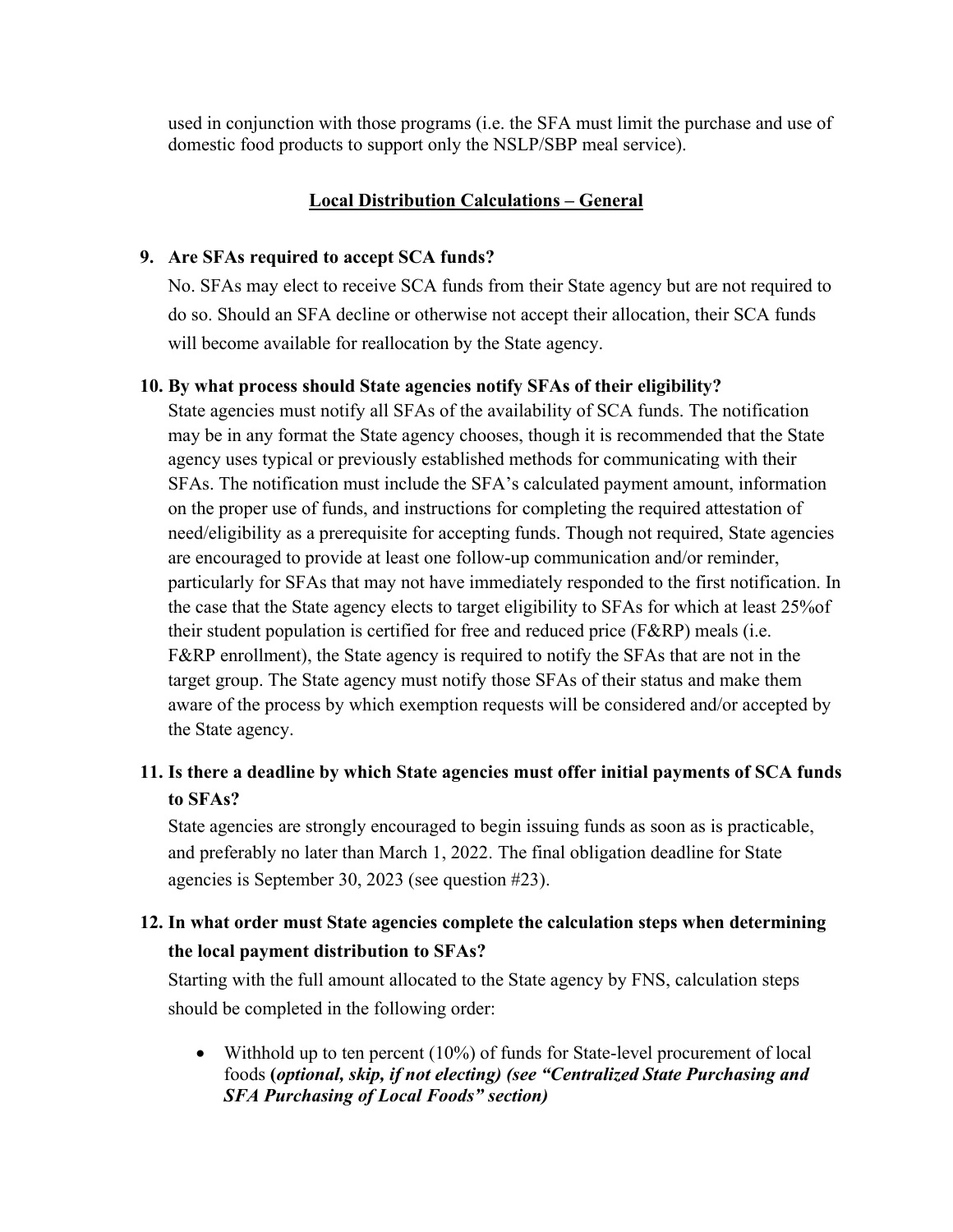- Withhold \$5,000 base payment to each eligible SFA (i.e. all SFAs that administer SBP/NSLP)
- Identify SFAs with less than 25% F&RP enrollment for targeting purposes **(***only applicable if State elects targeting option) (see "Local Payment Calculations – Targeting Option" section)*
- Allocate remaining funds in proportional amounts based on each SFA's share of State-wide student enrollment reflective of October 2021.

### **13. If an SFA has been suspended or terminated from participation in the school meal programs, or currently has outstanding findings and/or corrective actions from a prior school meal program Administrative Review, are they still eligible to receive SCA funds?**

If an SFA has been suspended or terminated from participation in the school meal programs, the SFA is not eligible to receive SCA funds. SCA funds may only be awarded to current operators of the NSLP and/or SBP.

However, SFAs with outstanding findings and/or corrective actions from a prior school meal program Administrative Review are eligible to receive SCA funds on the basis of being current school meal programs operators.

# **14. Are SFAs permitted to accept less than the full amount of their SCA funding allocation?**

Potentially yes. State agencies have discretion to establish a policy allowing SFAs to accept less than their full SCA funding allocation.

# **Local Payment Calculations – Targeting Option**

### **15. Are State agencies required to target funds to SFAs with at least 25% F&RP enrollment?**

No. State agencies have the discretion to target funds to SFAs with at least 25% F&RP enrollment but are not required to exercise this option.

# **16. If choosing to target funds to SFAs with at least 25% F&RP enrollment, which certification data should be used if F&RP applications were not collected?**

During the COVID-19 public health emergency, many SFAs did not utilize F&RP applications. If a State agency chooses to target SFAs with at least 25% F&RP enrollment, then the State agency has discretion to use either:

1) Free and reduced price certification data from SY 2019-2020 data; 2) Free and reduced price certification data from a more recent school year, if available; or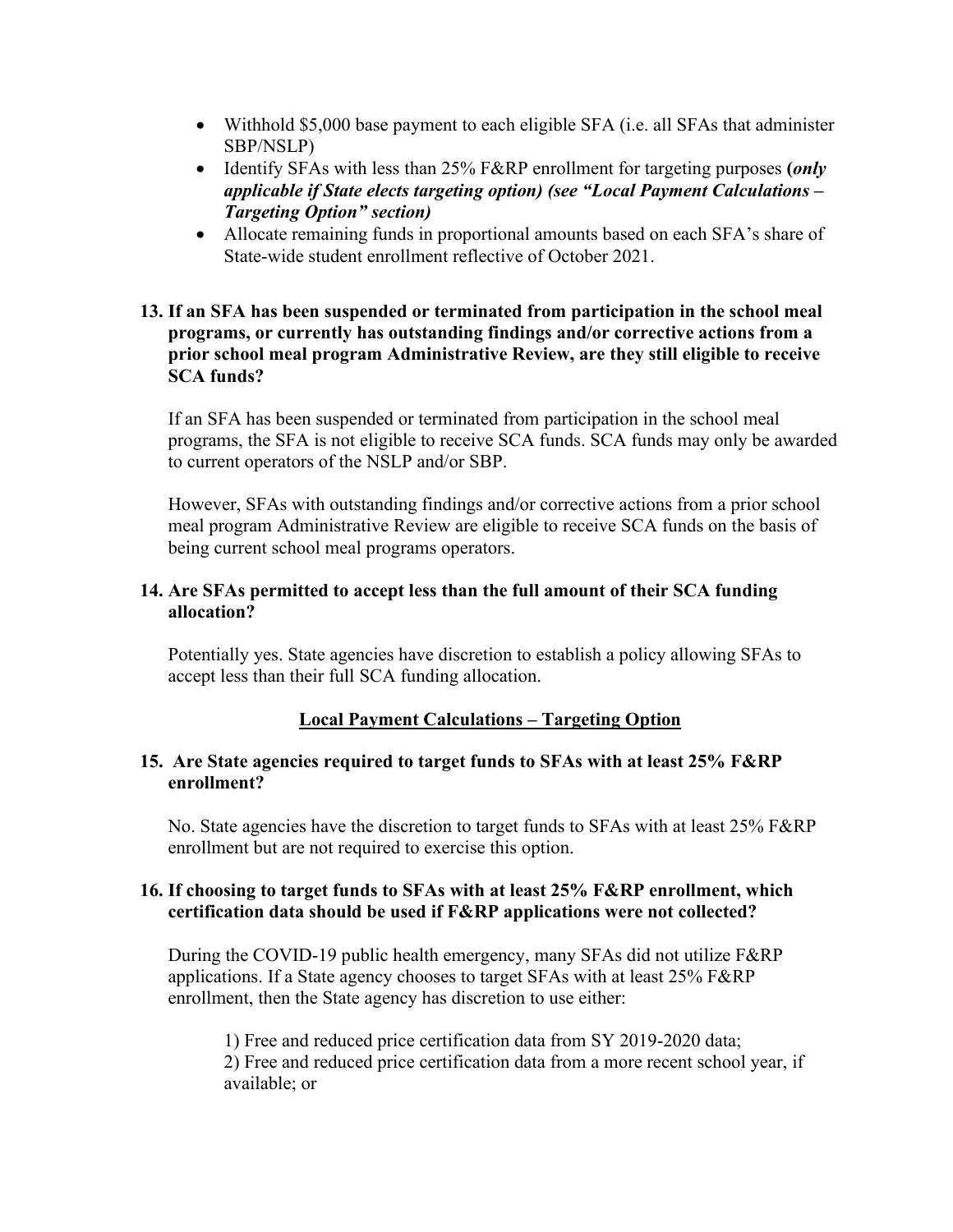3) Direct certification data from SY 2021-2022, used to calculate a proxy F&RP rate based on the Community Eligibility Provision identified student percentage (ISP) calculation if F&RP data is not available.<sup>[2](#page-11-0)</sup>

State agencies are strongly encouraged to use a State-wide approach (i.e. choose a single, consistent data source) to the extent practicable when determining F&RP enrollment levels across their SFAs. Should a State agency encounter extensive data availability challenges due to the COVID-19 public health emergency that precludes a State-wide approach, we recommend the State agency contact their FNS Regional Office for further guidance.

### **17. If choosing to target funds to SFAs with at least 25% F&RP enrollment, are State agencies required to consider exemptions?**

Yes. A State agency choosing to target funds to SFAs with at least 25% free and reduced price enrollment must offer a process for considering exemption requests from SFAs which do not meet that enrollment target. State agencies may provide exemptions to SFAs that identify a need for SCA funds to mitigate supply chain disruptions. Exemptions may also be provided to SFAs who identify their community has suffered economic impacts during the public health emergency but for which the F&RP application data does not yet reflect that economic circumstance. State agencies are strongly encouraged to complete the process of receiving and approving exemption requests timely so as to make any unclaimed funds available for reallocation as soon as possible.

# **18. If electing the option to target funds to SFAs with at least 25% F&RP enrollment, are State agencies required to include all SFAs that fall below this threshold in their distribution calculations?**

Yes. State agencies are still required to include (i.e. calculate payments for) all SFAs that fall below the 25% free and reduced price enrollment threshold within their distribution calculation and allocate SCA funds for each of those SFAs to ensure that adequate resources are available should they request an exemption.

After the exemption process, if any of these funds are not requested by SFAs below the 25% F&RP enrollment threshold, then those SCA funds become available for reallocation at the State's discretion. See the "Reallocation" section of this Q&A for more details.

# **19. From which year/period of time should enrollment data be used for the SFA payment calculations?**

Due to the COVID-19 public health emergency, many State agencies have provided flexibilities to schools on how to calculate or report student enrollment information. The

<span id="page-11-0"></span><sup>&</sup>lt;sup>2</sup> In this scenario, a 15.6% direct certification rate or higher would meet or exceed the necessary 25% F&RP threshold  $(15.6 \times 1.6 = 25.0)$ .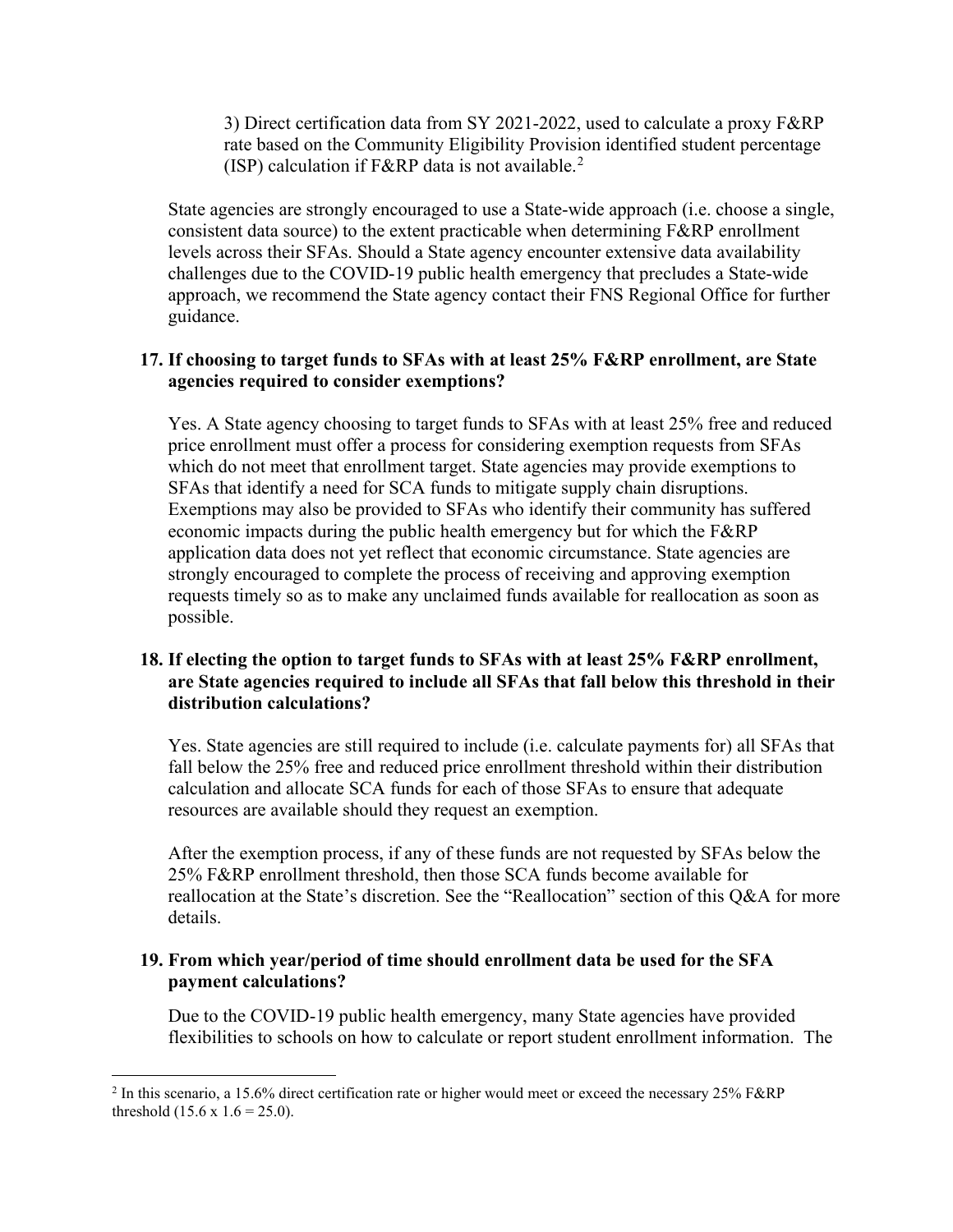State agency should use the State's enrollment reporting guidance and utilize the most recent information that provides for a consistent comparison of enrollment across the State.

### **Centralized State Purchasing and SFA Purchasing of Local Foods**

# **20. Are State agencies required to withhold and use up to 10% of their SCA funds to make centralized purchases of local foods?**

No. State agencies have the option to use up to 10% of their total SCA funds for the purchase of local foods for SFAs to use in the school meal programs. State agencies are not required to do so.

# **21. What local food products may State agencies purchase with SCA funds?**

State agencies have discretion to define "local", and the definition may vary depending on geographic, governmental, economic, seasonality, or other parameters. State agencies conducting centralized purchasing with SCA funds must purchase unprocessed or minimally processed foods grown, raised, and/or caught within the area the State defines as local.

# **22. If a State agency chose to target SCA funds to SFAs with at least 25% free and reduced price enrollment, does that eligibility limitation also apply to the distribution of local foods?**

Yes. State agencies must be consistent in their targeting approach across both cash and in-kind assistance offered to SFAs (i.e. the targeting limitation applies regardless of whether the assistance provided by the State is in the form of cash, or in-kind in the form of local food items). As such, in the instance that a State agency allocates a share of domestic, unprocessed or minimally processed local foods to SFAs that fall below the 25% free and reduced price enrollment threshold (State agencies may do so at their discretion), an exemption will still need to be obtained as described in question #17.

# **Financial Management**

# **23. What is the period of performance (i.e. availability) for the SCA funds?**

The period of performance for all SCA funds allocated to State agencies will run from the date of award through September 30, 2023 (i.e. the end of Fiscal Year 2023). This means that State agencies must obligate all SCA funds received from FNS to eligible SFAs no later than September 30, 2023. Each State agency will have 120 days following the period performance end date to close-out their funding.

# **24. How will State agencies receive Supply Chain Assistance funds from FNS?**

State agencies will complete an FNS-529 *Award Document* with accompanying Terms & Conditions to receive SCA funds. The terms and conditions will outline the performance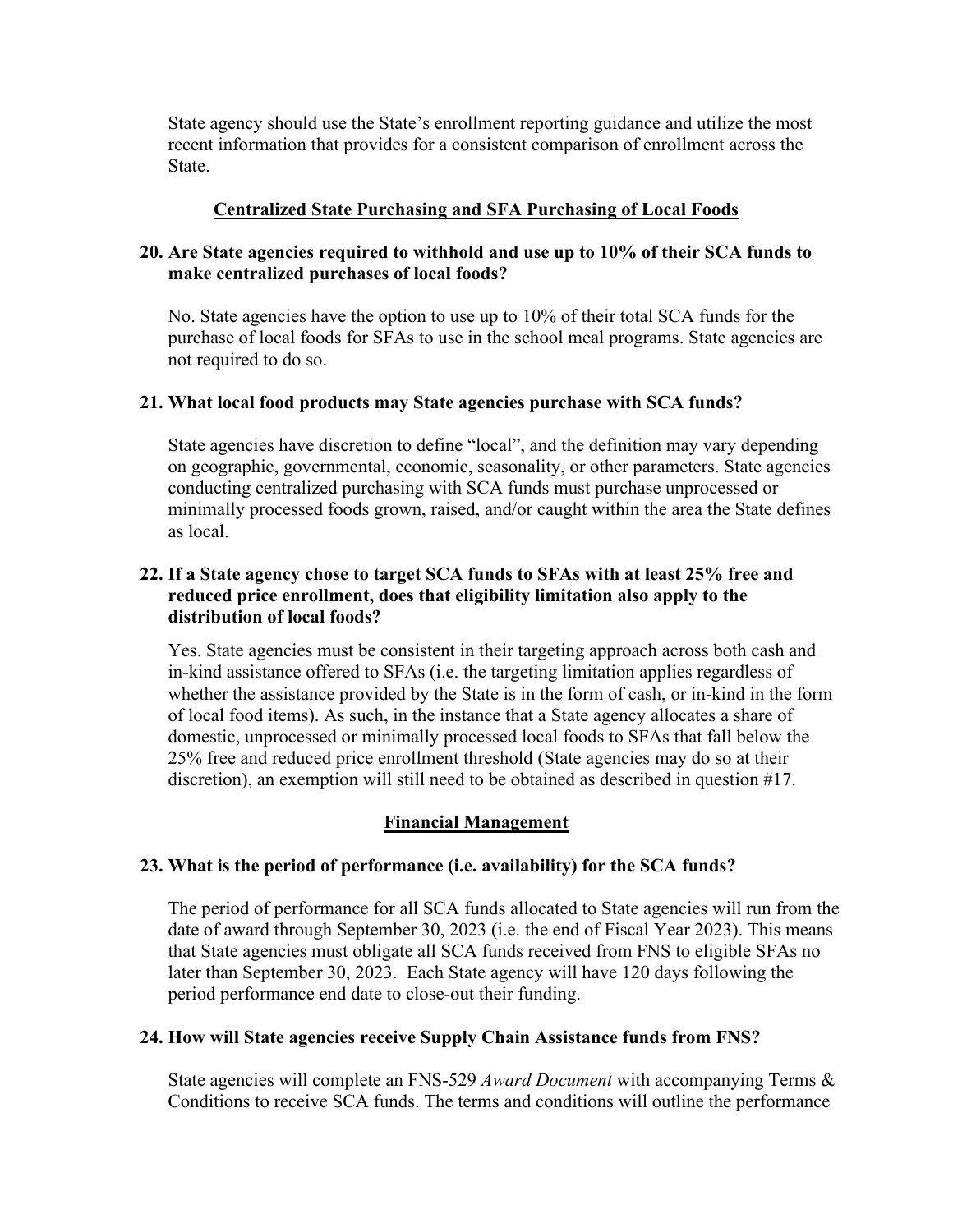period, as well as performance and financial reporting requirements. This includes contractual language stipulating the purpose and allowable uses of SCA funds, as well as the requirements for State agencies and SFAs described within this guidance document and others that may be published by FNS. State agencies will work with their FNS Regional Office to complete the award process. Please note that the FNS-529 package will be available to State agencies following the release of this guidance.

#### **25. Must SCA funds be deposited in an SFA's Nonprofit Food Service Account (NPFSA)?**

Yes. Regardless of the disbursement method employed by the State agency, SCA funds may only be deposited into the NPFSA of the SFA for which the funds were intended.

#### **26. Once deposited into the NPFSA, how are SCA funds to be tracked by an SFA?**

SFAs are required to maintain documentation supporting food purchases that are allowable for SCA purposes (i.e. unprocessed or minimally processed domestic food products) and equal in amount received, consistent with the regular program recordkeeping requirements. However, SCA funds deposited to the NPFSA do not need to be separated from other monies within the account and are not tracked separately from an accounting standpoint.

### **27. May SCA funds be used to cover the cost of past (i.e. retroactive) expenditures?**

No. SCA funds may not be used to cover the cost of past expenditures and may only be used for current/future expenses. This may include new obligations, or bills on prior unpaid obligations that come due following the SFA's receipt of SCA funds.

An example of the latter would be an SFA that signed a purchasing contract for milk before the start of the school year that is paid for on a monthly basis. If SCA funds are received by the SFA on March 1, 2022, the SFA could pay invoices for milk that are due on or after that date.

### **28. May State agencies retain any portion of their SCA funds allocation for administrative expenses?**

No. SCA funds may only be used for purchases of domestic unprocessed or minimally processed foods for use in school meal programs. However, State Administrative Expense (SAE) funds may be used to cover any associated costs of administering and distributing SCA funds.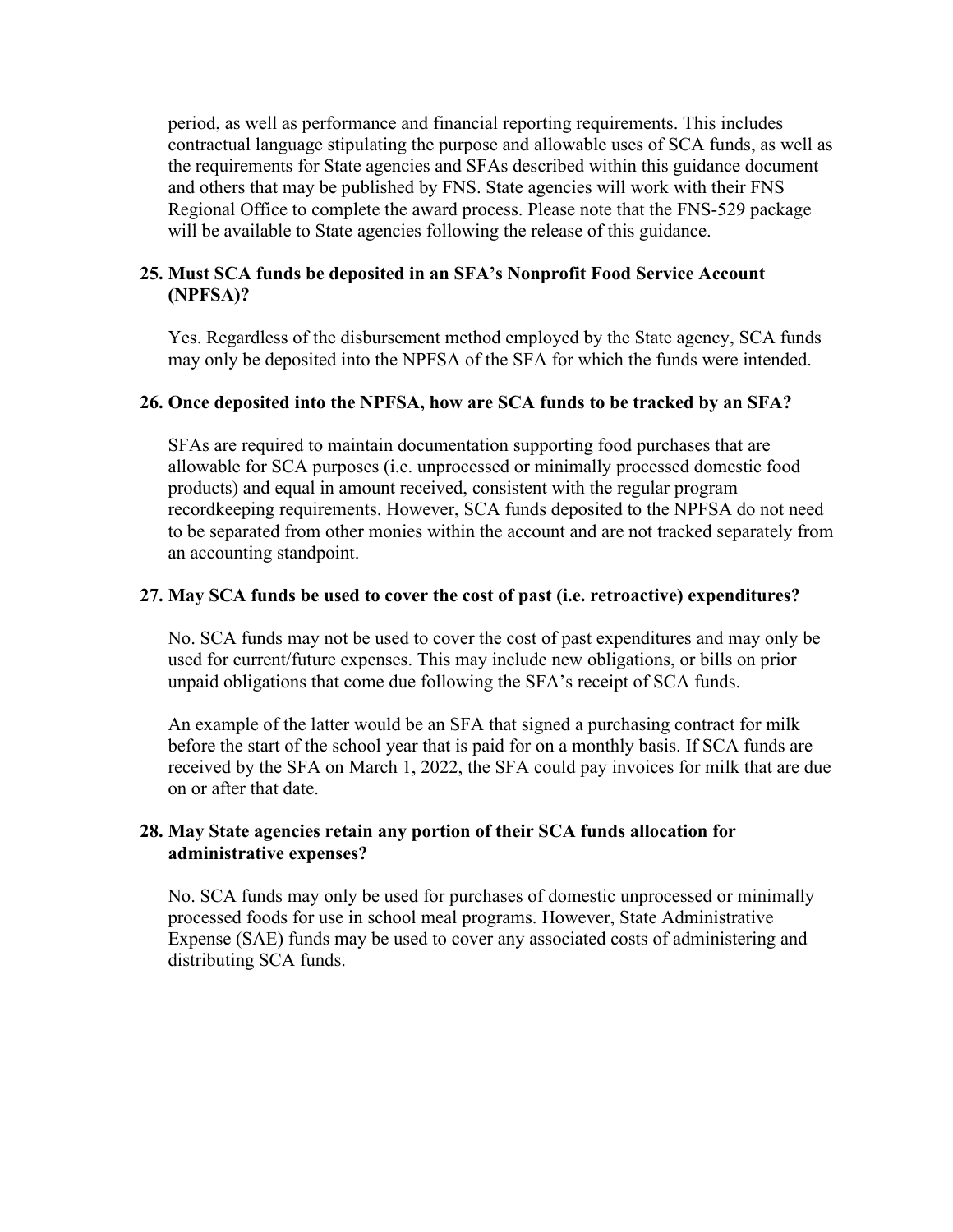# **Accountability, Oversight, and Recordkeeping**

# **29. What data elements or pieces of information must be included on the attestation statements to be provided to SFAs?**

State agencies must develop and distribute to all SFAs that will receive SCA funds and/or domestic, unprocessed or minimally processed local foods an attestation document by which those SFAs will attest that they:

- Are experiencing supply chain disruptions and related financial difficulties/need<sup>[3](#page-14-0)</sup>;
- Will only use funds to purchases domestic unprocessed or minimally processed foods;
- Will not use funds for any labor, indirect, or other administrative expenses;
- Will comply with all record keeping and review requirements per 7 CFR 210.9(b)(17) and 7 CFR 210.18, which would include maintaining documentation demonstrating appropriate use of SCA funds; and
- Will comply with all applicable Federal procurement and financial management requirements per 2 CFR 200.

SFAs need only complete one attestation for the receipt of SCA funds or local foods procured by the State agencies; a second attestation is not required in order to receive assistance during the reallocation process *(See 'Reallocation' section)*.

# **30. In which format should State agency developed attestations be distributed to SFAs?**

The attestation may be created and distributed in whichever retainable format the State agency chooses (i.e. digital form, PDF template, paper, etc.), though FNS strongly encourages the use of existing/standard instrument types that are convenient for SFAs and facilitate prompt response.

The attestation must include a clear and affirmative acknowledgement of all terms and conditions described above (such as a check box, initial line, etc.) and must be signed and dated (either physically or digitally) by the SFA director or other authorized local official.

If the State agency elected to target funds to SFAs with at least 25% F&RP enrollment, they may combine the exemption process with their attestation document for administrative ease and efficiency. However, in this case, the attestation **must** include a separate, affirmative field(s) or input(s) that applicable SFAs must complete documenting their exemption requests.

# **31. Will SCA funds be monitored as part of the school meal programs Administrative Review and/or FNS review processes?**

<span id="page-14-0"></span><sup>3</sup> Including unanticipated cancellation of food and supply contracts, lack of availability of certain foods, unexpected substitution of food products, unpredictable increases in food and supply prices, and other obstacles recognized by the State agency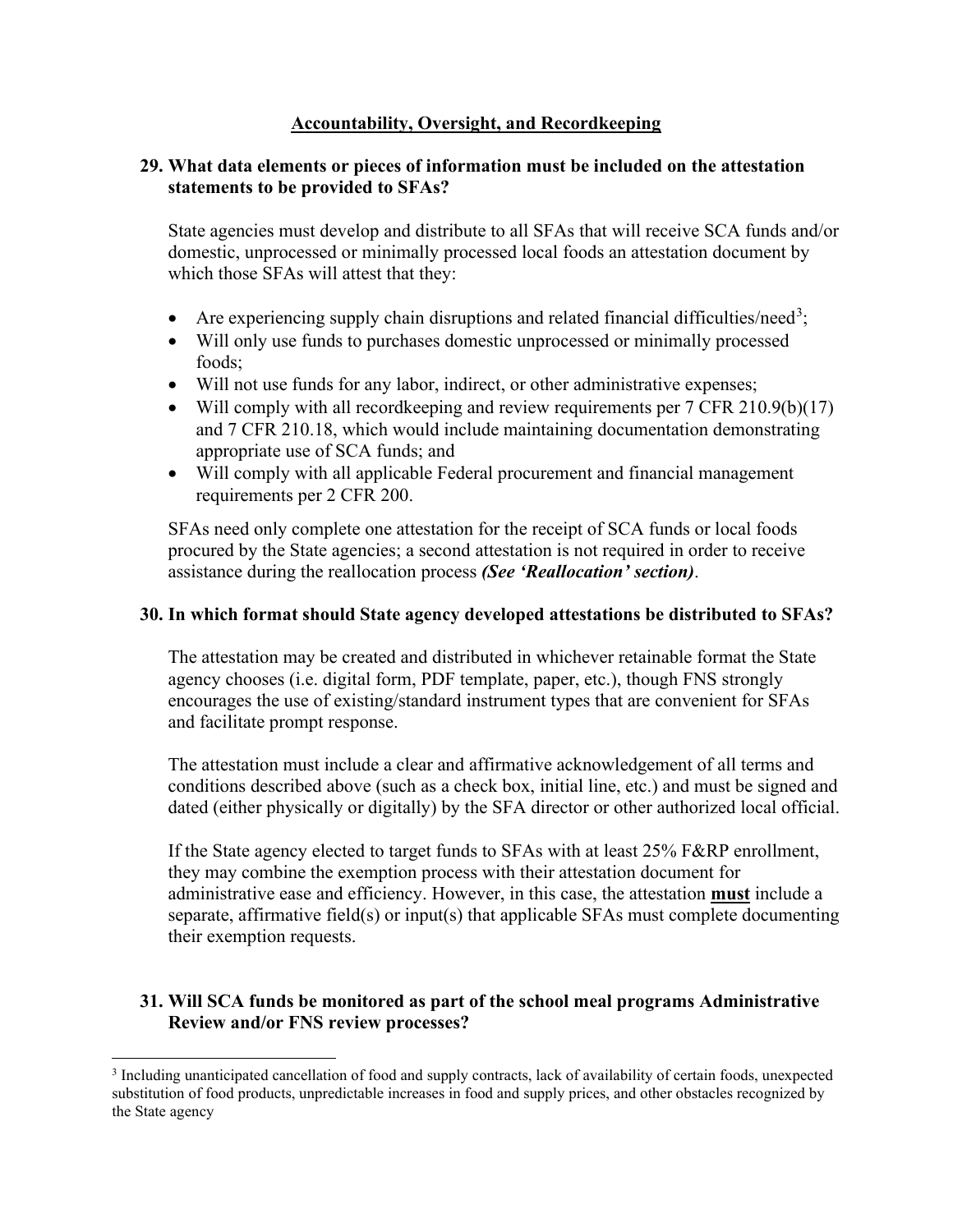Yes. SCA funds will be monitored consistent with other school meal program funds through the existing oversight measures used in FNS reviews of State agencies and the school meal programs Administrative Review. While State agencies will generally use the same mechanism to review these funds as they do the Buy American provision, all food products purchased with SCA funds must be domestic. Therefore, SFAs may not utilize the limited exceptions to the Buy American provision to purchase non-domestic food products when using SCA funds. In addition, use of funds may be subject to future external audit activity under any existing/standard auditing practices.

#### **32. What records must SFAs retain in connection with their receipt and use of SCA funds?**

All SFAs are required to maintain purchasing and other records for review and audit purposes. This documentation must reflect that purchases made by SFAs are consistent with the purpose of the SCA funding, i.e., for domestic unprocessed or minimally processed food products, in amounts that are at least equal to funds received. SFAs must retain regular records pertaining to its school food service as required by 7 CFR 210.9(b)(17). This may include invoices, receipts, and other documents provided when the SFA executes purchases with these funds. They must evidence that SCA funds were used for allowable purposes. SFAs are not required to proactively provide documentation to State agencies regarding those food purchases.

#### **33. What records must State agencies retain in connection with their receipt and distribution of SCA funds?**

In addition to a record of payments made to SFAs and/or State-level procurements of domestic, unprocessed or minimally processed local foods, State agencies must retain attestation statements completed by SFAs prior to execution of funds. In addition, if electing the option to withhold up to 10% of funds for centralized purchases of local foods, all appropriate records must be maintained regarding associated purchase agreements, including documentation supporting how funds were used to procure unprocessed and minimally processed local foods ('local' as defined by the State agency).

#### **Reallocation**

#### **34. Are State agencies required to reallocate funds at any particular time during the period of performance?**

No. State agencies may initiate a reallocation of funds at any time during the period of performance that they see fit, provided it does not conflict with any administrative deadlines established for SFAs to accept or decline funds already offered. State agencies are encouraged to complete the reallocation process as soon as is feasible to best ensure a timely and full distribution of funds to SFAs. If funds are available at the beginning of school year 2022-2023, States are encouraged to consider reallocation at that time.